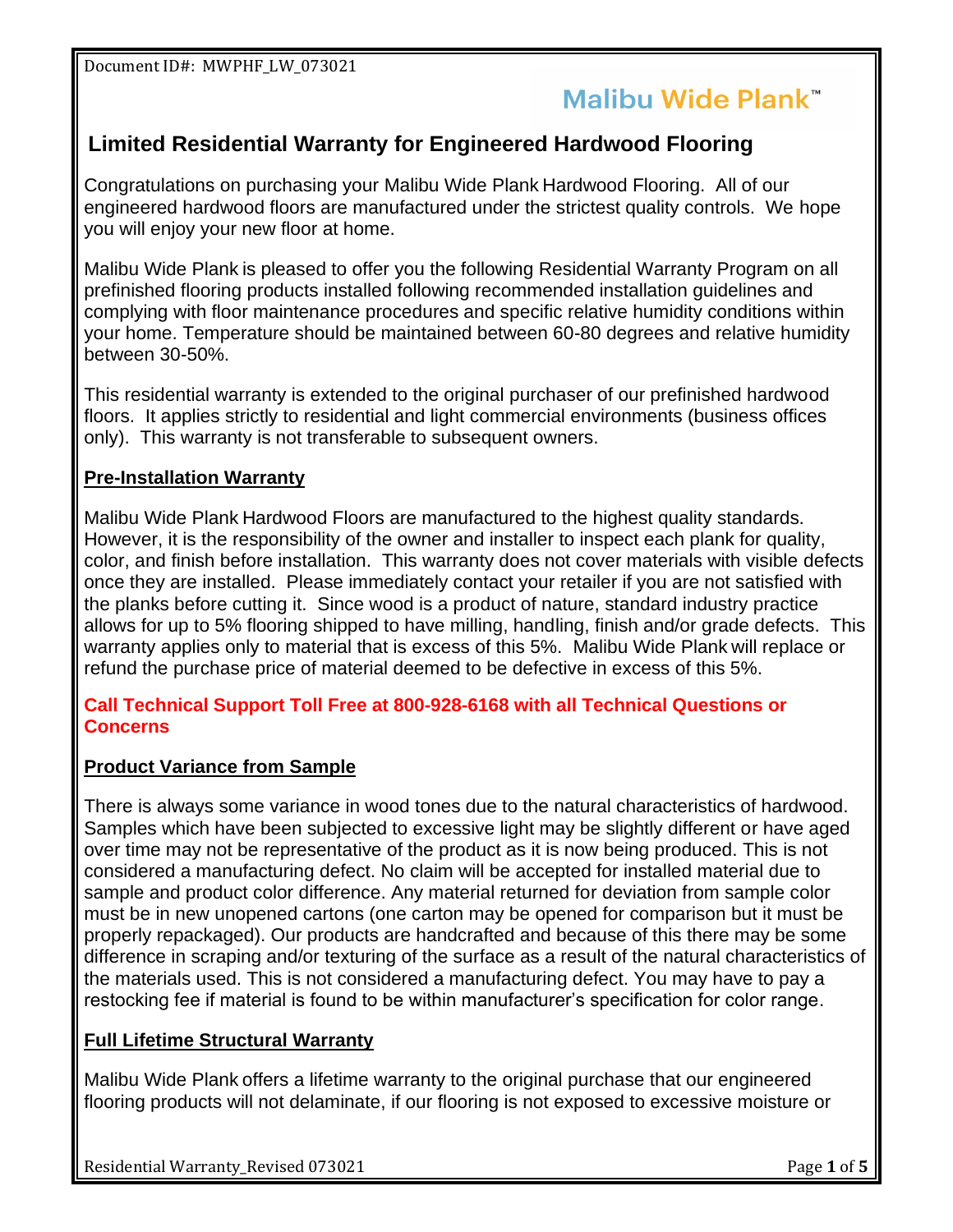other environmental conditions such as low relative humidity or extreme temperature changes. Our products are not approved for outdoor use or in areas where environmental controls are not maintained.

#### **Full Lifetime – Residential Finish Warranty (5 year - Commercial Warranty)**

Malibu Wide Plank warrants to the original purchaser that, when maintained according to its care and maintenance recommendations, our floor will not wear through. (Commercial is 5 years – Offices only) If there is a problem with wear through, it must exceed 10% of the surface area.

**Water Resistant** – This applies to top down topical spills only. Moisture or excess moisture from the subfloor is excluded and may damage your hardwood flooring. Prior to installation of you flooring proper moisture testing of the subfloor is required. See installation guidelines for complete details.

#### **Call Technical Support Toll Free at 800-928-6168 with all Technical Questions or Concerns**

#### **Radiant Heat**

Our Engineered products are approved and warranted (floating installation, glue down, staple down) over radiant heated subfloors provided that the floors are installed in strict accordance with the installation guidelines pertaining to radiant heated subfloors: Solid wood products are not warranted.

The following guidelines must be applied throughout the life of the floor in order to reduce the effects of radiant heat on engineered wood floors. Even when these guidelines are followed it is still possible that your flooring may experience some cracks (checking) on the surface, gapping between boards, or delamination of boards. These symptoms are NOT covered by this warranty.

The temperature and humidity levels described below must be maintained otherwise any warranty, express or implied, will be voided.

- To minimize the effect that rapid changes in temperature will have on the moisture content of the wood floor an outside thermostat should be installed. If one is not present, suggest to your customer that this should be considered. Unlike conventional heating systems, which switch on as needed, radiant systems work most effectively and with less trauma to the wood floor if the heating process is gradual, based on small incremental increases in relation to the outside temperature.
- Prior to installation proper moisture testing must be performed in accordance with National Wood Flooring Association guidelines. Moisture content between substrate and wood flooring should not exceed 4% for engineered wood products.
- Flooring should be acclimated to lived in conditions of the unit and in conjunction with the table listed in Appendix B of the National Wood Flooring Association Installation Guidelines.
- Radiant heating system must be in operation and running continuously at least 6 days prior to installation.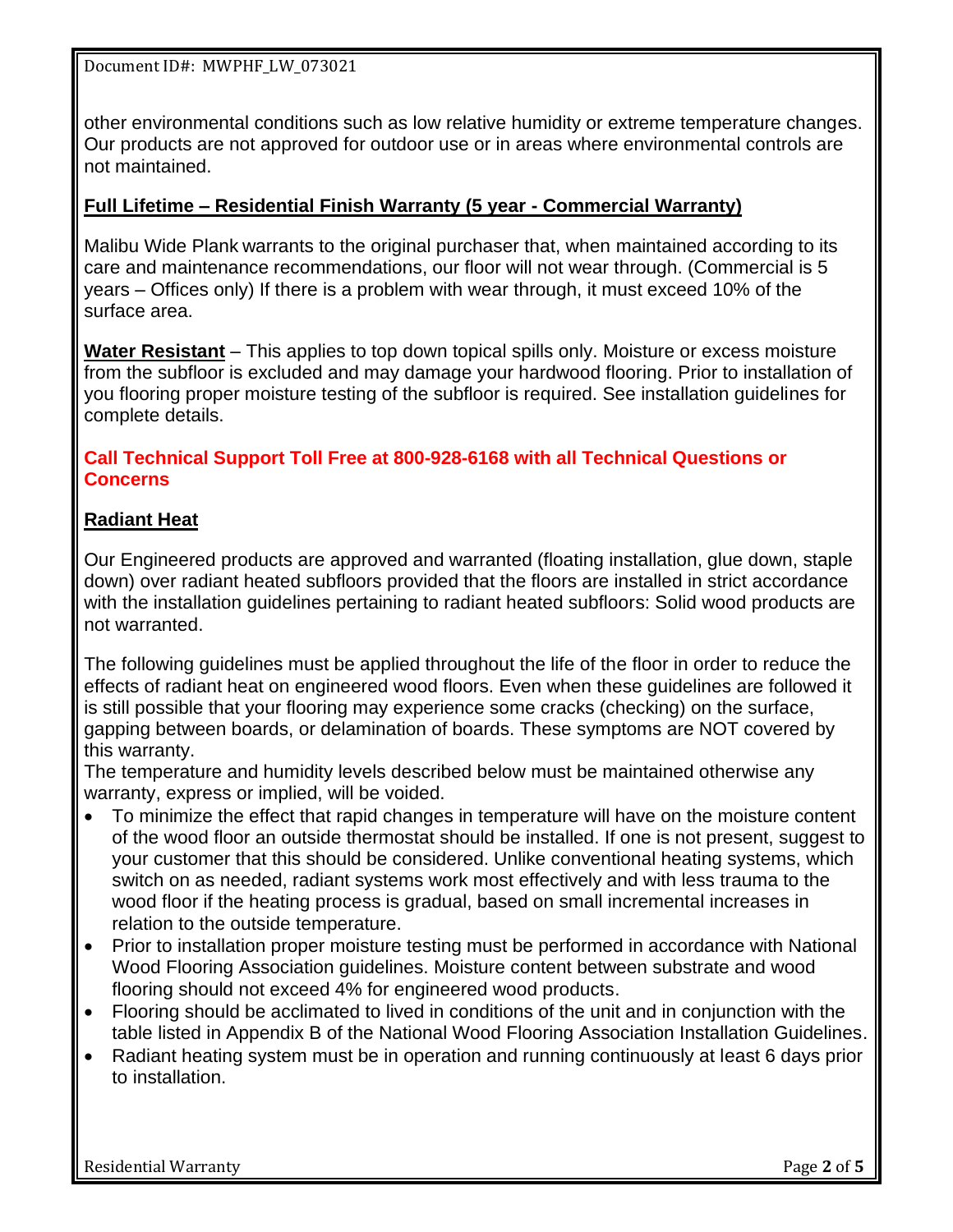- For glue down installations turn system off immediately prior to installation and after the flooring is installed, slowly raise the temperature to the preferred comfort level (over at least 5 day time frame) beginning two days after installation or at the onset of colder weather conditions.
- The radiant heat system must be controlled and the surface temperature of the flooring must never be allowed to exceed 82°F. The proper humidity level must be maintained within your home at all times during the year. Use of a humidification system may be required to maintain proper humidity levels to avoid excessive drying of the wood flooring.
- Seasonal gapping should be expected.
- Surface checking can be expected if the proper humidity level is not properly maintained within 10 percentage points of the recommended relative humidity levels (30% -50% RH) or if the floor's surface temperature exceeds 82°.
- For further information, refer to Appendix H of the National Wood Flooring Association Installation Guidelines.

#### **Warranty Exclusions**

- Improper storage, handling or installation of flooring.
- Any cracks or splits not a direct result of manufacturing. Low relative humidity may cause your product to check, crack or split. This is not a manufacturing defect.
- Splintered edges(This is a handcrafted product and some splintering may occur because of the handmade nature of the product. Splintered edges can be colored with a stain marker).
- Squeaking, popping, or crackling when the flooring has been installed using the stapledown or nail-down installation method. Additionally, staple or nail pullout from the substrate is not warranted.
- Man-made or natural disasters including, but not limited to, leaking or broken plumbing, fire, flood, earthquake, or standing water during or after construction.
- Any problems to the wood relating to sub floor moisture emissions, or adhesive bond issues.
- Any damage to the wood flooring related to excessively humid or excessively dry environmental conditions.
- Any damage consistent with maintenance procedures including the use of a steam mop
- Improper preparation of, or deficiencies in, the subfloor/floor joist assembly including, but not limited to, subfloor material, fasteners, patching or leveling compounds. These situations are considered to be part of the installation inspection process prior to installing the flooring. Do not install flooring if these situations exist.
- Insect infestation after shipment from the factory.
- Neglect or abuse including, but not limited to, not taking proper precautions to protect furniture legs and feet with felt protectors, dirty or improper casters, moving heavy objects without a dolly and/or protective plywood beneath.
- Damage from spiked and/or damaged heels and pet claws.
- Dents or scratches in the flooring.
- Falling objects which can dent or fracture the flooring and finish.
- Moisture infiltration from sidewalls or from any surface other than through the subfloor.

Residential Warranty\_Revised 073021 Page 3 of 5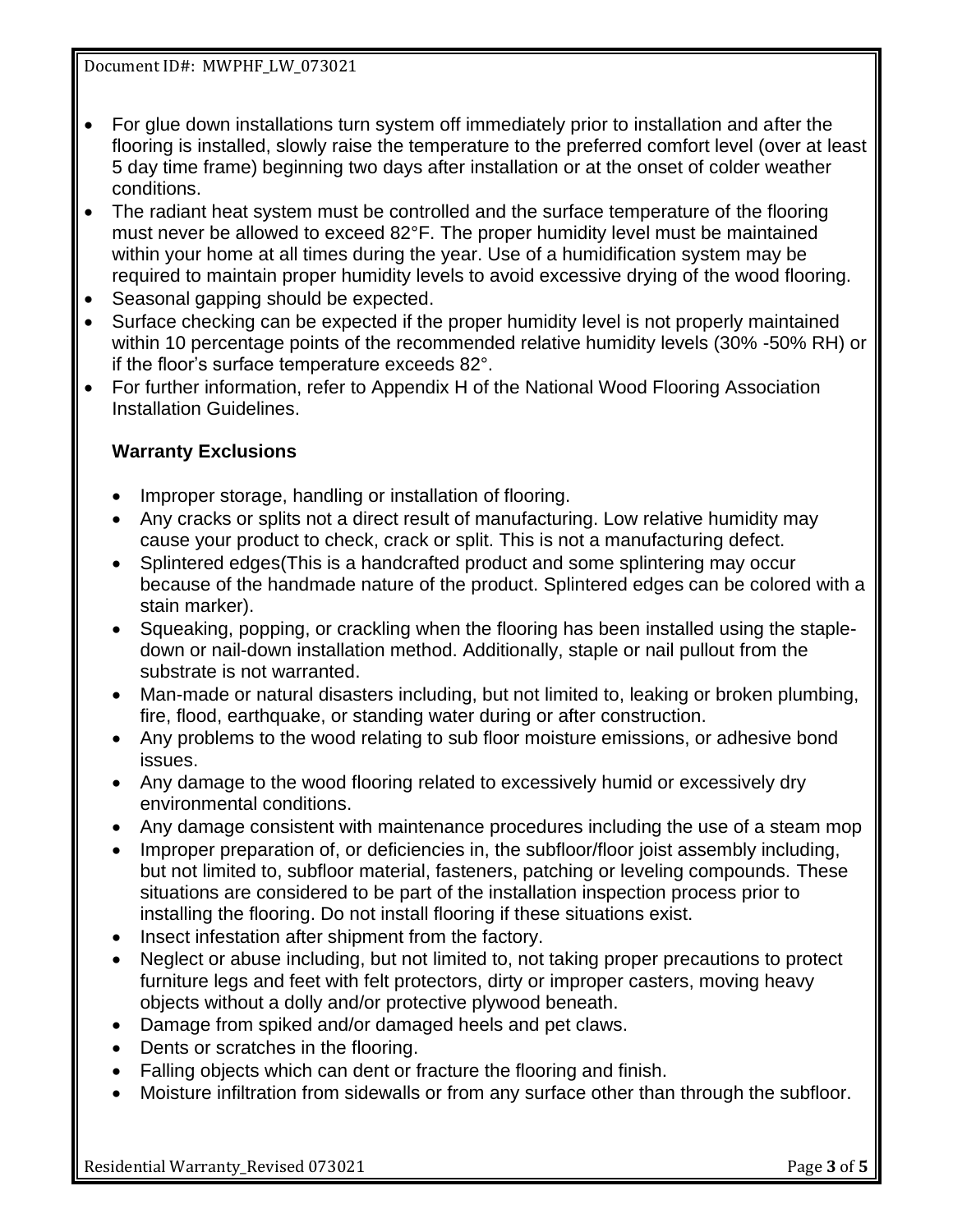- Construction traffic abuse to the surface of the flooring.
- Non-factory applied finish (by the owner or installer) including, but not limited to, refinishing, recoating or cleaning and maintenance products.
- Maintenance issues including streaking or hazing of the finish due to using any cleaning product. Residue left from adhesives or solvent adhesive removers. We may make or suggest cleaning solutions, however any action or product you use is your responsibility. We do not warranty any cleaning products or suggested solutions.
- Normal color variations and natural characteristics of real wood products discovered AFTER the flooring is installed.
- The normal wearing of the finish in high traffic areas, pivot points, and seating areas. Gloss reduction is not considered wear through, and therefore is not covered under the finish warranty.
- Any damage to the flooring surface due to application of adhesive tape for any reason.
- Additionally, any defect must be seen from a normal inspection position and not through reflective or special lighting circumstances.

#### **What Will We Do If Any of the Covered Events Occur?**

If any of the covered events occurs within the warranty periods specified for the respective flooring product, Malibu Wide Plank will recoat, refinish, fill or furnish comparable flooring (of our manufacture and of similar color, pattern, and quality), for either the repair of the defective area or the replacement of the floor, at our option.

In the unlikely event that we are unable to correct the problem after a reasonable number of attempts, we will refund the portion of the purchase price for the section of failed flooring. If your floor was professionally installed, we will also pay reasonable labor costs for the direct repairs or replacement within the first five years of the warranty period, or the length of the warranty period, whichever is less based on the following schedule. Labor amounts are based on our pre-determined labor limits.

First two years of warranty period: labor reimbursed at 100% of reasonable and customary charges not to exceed our pre-determined labor limits. Three to five years of warranty period: labor reimbursed at 50% of reasonable and customary charges. After 5 years no labor is reimbursed.

These limited warranties do not include the removal or replacement of cabinets, fixtures, retail markups, installation or labor provided by others or supplemental costs, including but not limited to painting, cleaning, plumbing, relocation during the repair process such as hotel, meals, or moving and storage of furniture.

Malibu Wide Plank reserves the right to verify any claim or defect by inspection and take samples for technical analysis prior to any determination of coverage in a timely manner typically 30 -60 days after a written claim is received by Malibu Wide Plank.

We will replace or repair a floor one time. If the replacement or repair fails in the same manner a second time, then we will conclude that this is a site related condition that may not be